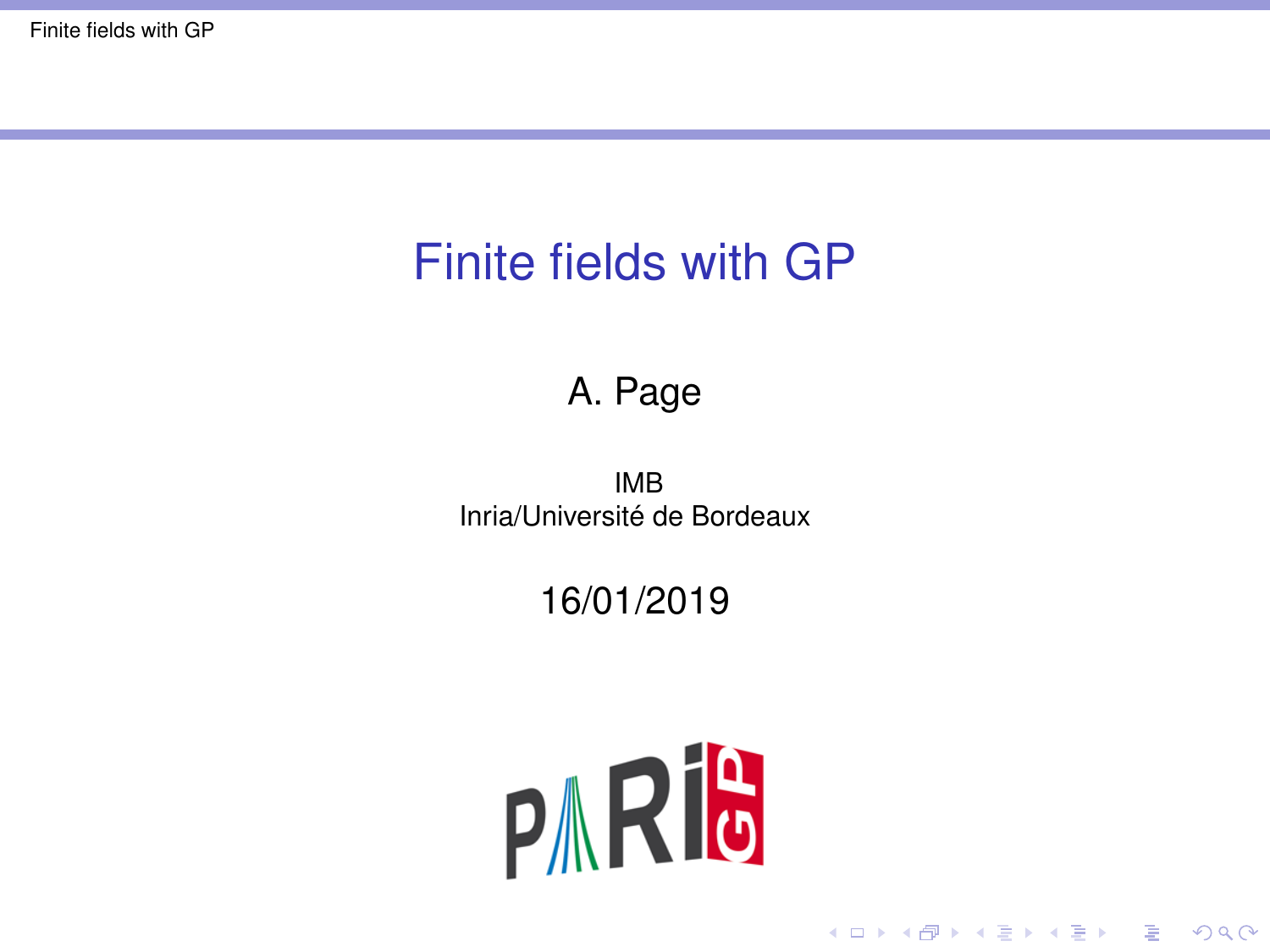# INTMOD's and POLMOD's

#### You can perform operations in quotients with Mod.

```
? p = randomprime (2^{\wedge}100)\frac{1}{6} = 792438309994299602682608069491
? a = Mod(2,p);
? type(a)
\delta = "t INTMOD"
? a^{(p-1)}\frac{1}{6} = Mod(1, 792438309994299602682608069491)
? a.mod == p
\frac{6}{5} = 1
? lift(a) \\lift to Z
\frac{6}{5} = 2
```
KEL KALEY KEY E NAG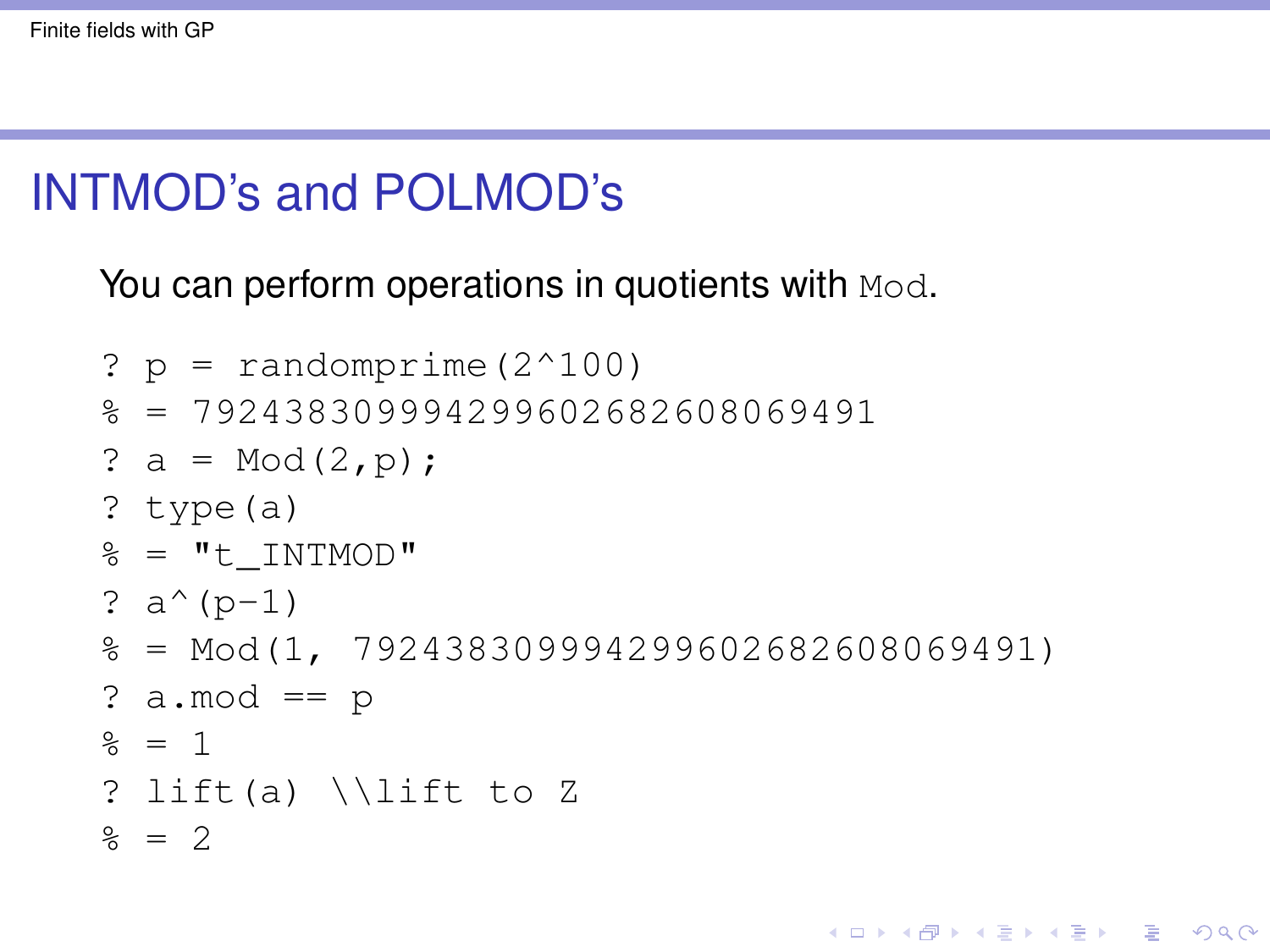# INTMOD's and POLMOD's

You can perform operations in quotients with Mod.

```
? T = x^2+1;? b = Mod(x+a, T);
? type(b)
\theta = "t POLMOD"
? b^{(p+1)}\frac{1}{6} = Mod(Mod(5,79243...69491), x^2+1)
? b.pol
% = Mod(1, 79243...69491)*x + Mod(2,79243...69491)? b. mod == T
\frac{6}{5} = 1
```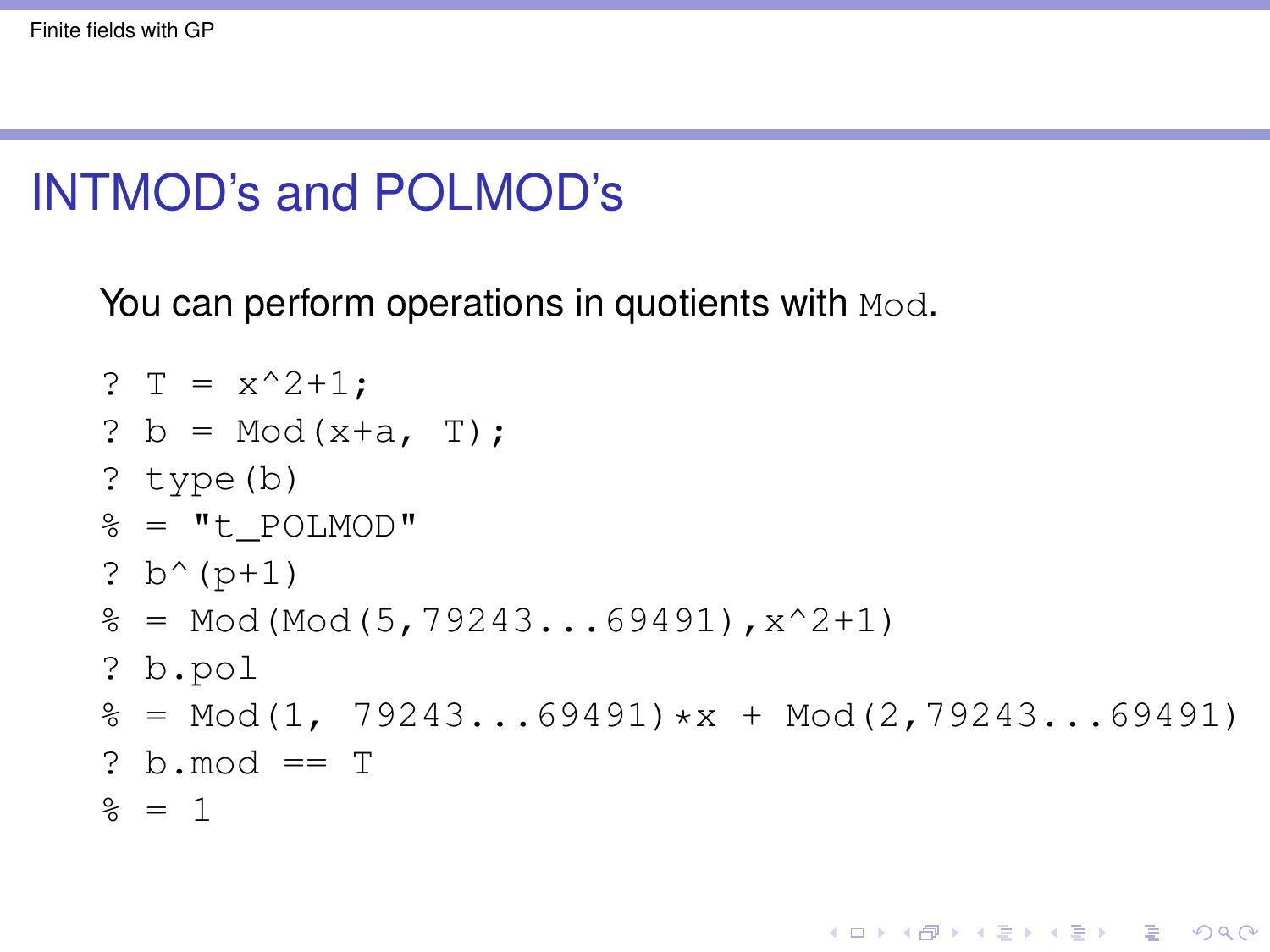## Creation of finite fields and FFELT's

There is no finite field structure, finite fields are represented only by elements.

```
? c = ffgen(3^8,'c) \\generator of F 3^8 as a field
% = C? type(c)
\epsilon = "t FFELT"
? c.p
% = 3? c.mod \\defining polynomial, lifted to Z
\frac{1}{6} = c<sup>^</sup>8 + c<sup>^</sup>7 + 2*c<sup>^</sup>6 + c<sup>^</sup>3 + 2*c<sup>^</sup>2 + 2*c + 1
? polisirreducible(c.mod*Mod(1,3))
\frac{6}{6} = 1
? c.f \\degree over F_3
\frac{6}{5} = 8
```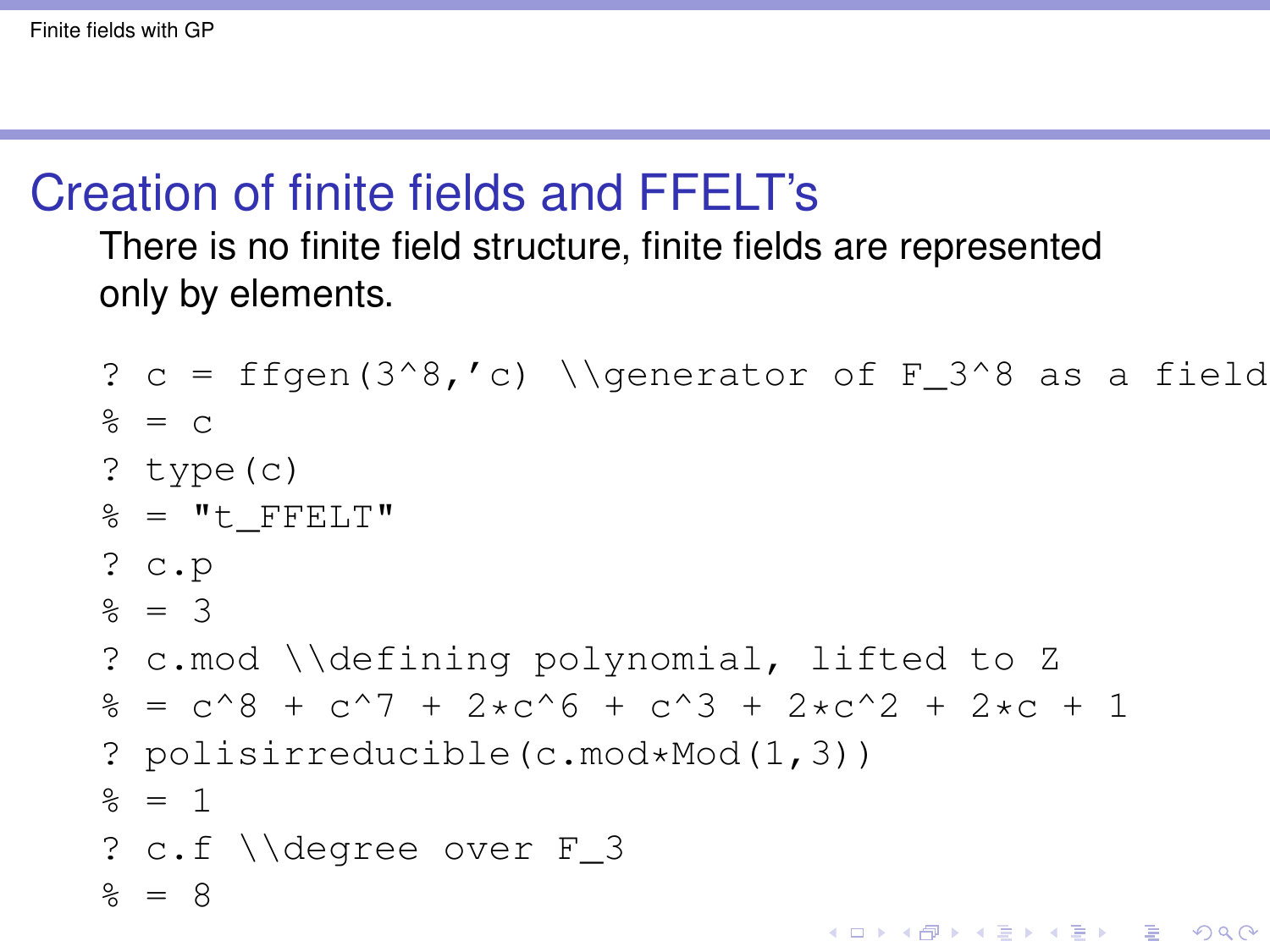# Creation of finite fields and FFELT's

$$
? d = c^9 + 1
$$
  
\n
$$
% e = 2 \times c^7 + 2 \times c^6 + 2 \times c^4 + 2 \times c^3 + c + 2
$$
  
\n
$$
? d.pol
$$
  
\n
$$
% e = 2 \times c^7 + 2 \times c^6 + 2 \times c^4 + 2 \times c^3 + c + 2
$$
  
\n
$$
? type (d.pol)
$$
  
\n
$$
% e = "t_POL"
$$

You can directly get an irreducible polynomial with ffinit.

```
? ffinit(3,5)
\frac{1}{6} = Mod(1,3)*x^5+Mod(1,3)*x^4+Mod(2,3)*x^3+Mod(1,3)
```
KEL KALEY KEY E NAG

You can also supply your own defining polynomial. We do not check for irreducibility.

? 
$$
fgen(x^2+Mod(1, 3))
$$
  
 $\ell = x$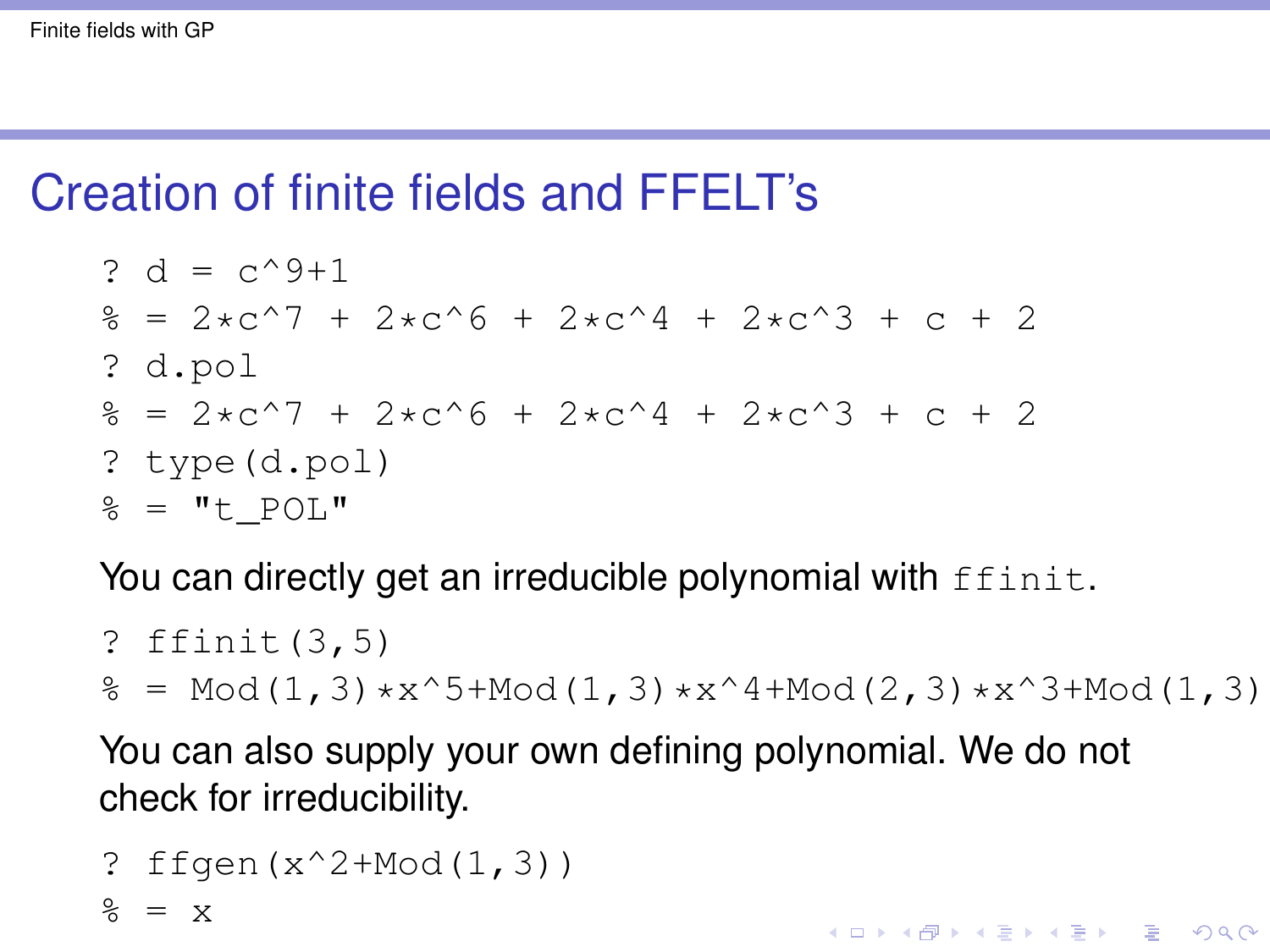# Creation from number fields

You can create finite fields as residue fields of prime ideals.

? nf = nfinit(y^8-2\*y^7+9\*y^6-2\*y^5+38\*y^4-34\*y^3\ ? +31\*y^2-6\*y+1); ? pr = idealprimedec(nf,2)[1]; [pr.e,pr.f] % = [2, 2] ? g = nfmodpr(nf,y,pr) % = y + 1

You can also initialise a structure with modprinit to avoid recomputing information.

```
? modpr = nfmodprinit(nf, pr);
? nfmodpr(nf,y^2+1,modpr)
\frac{6}{6} = v + 1
? nfmodprlift(nf,g+1,modpr) \\find a preimage
\frac{1}{6} = [0, 1, 0, 0, 0, 0, 0, 0]KORK ERKEY E VAN
```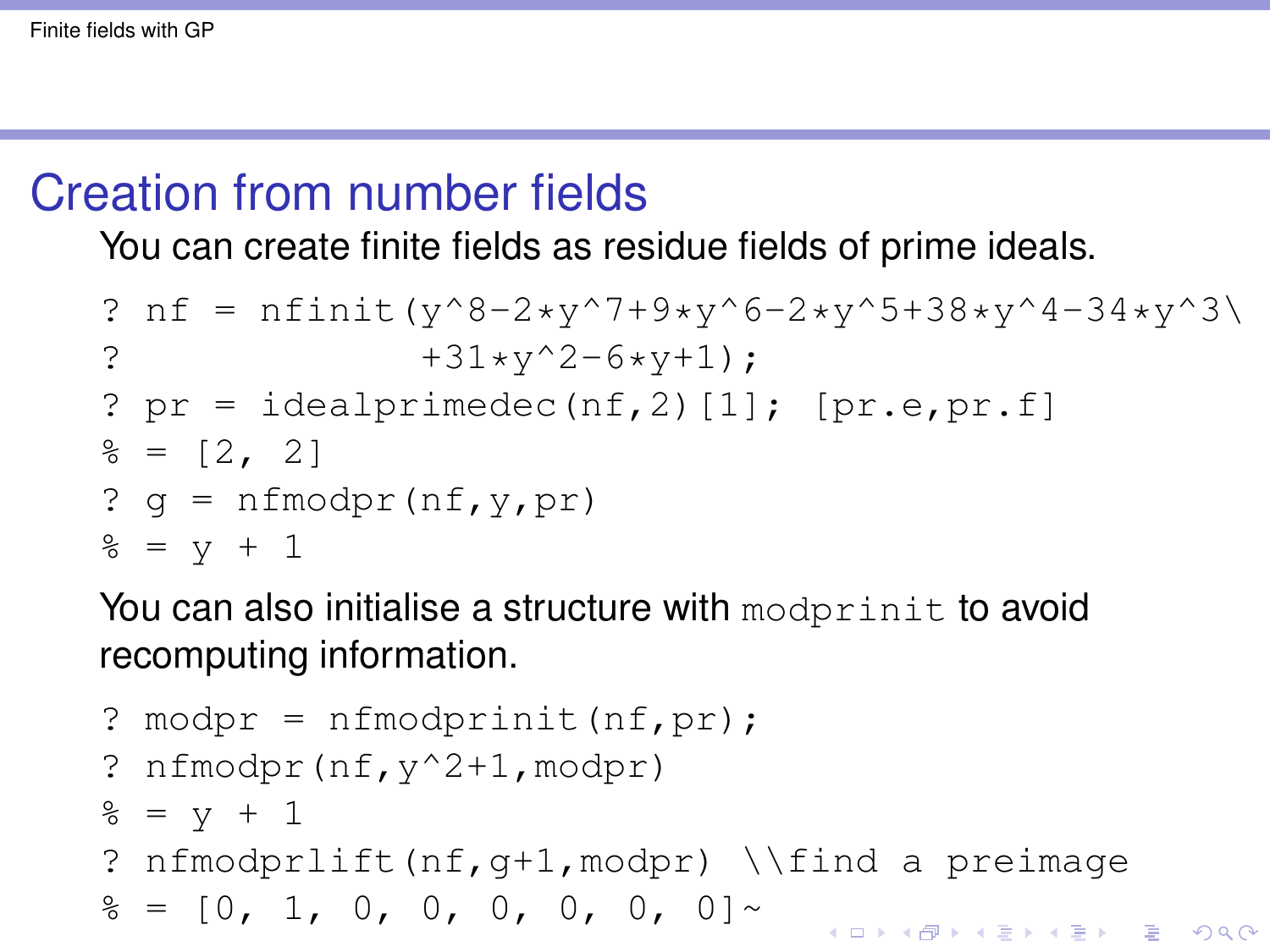#### Operations with elements

You can use many generic functions with finite field elements.

```
? [c, c+1; 2*c, 1] ^-1
\frac{1}{6} = [...]? d = random(c) \\random element in the field
\frac{1}{2} = c<sup>\wedge5 + 2*c<sup>\wedge</sup>4 + c<sup>\wedge</sup>3 + 2*c<sup>\wedge</sup>2 + c</sup>
? issquare(d)
\frac{6}{5} = 1
? trace(d) \overline{F} 3
% = Mod(2, 3)? norm(d)
% = Mod(1, 3)? minpoly(d^82)
\frac{1}{6} = Mod(1,3)*x^4+Mod(1,3)*x^2+Mod(1,3)*x+Mod(1,3)
```
KEL KALEY KEY E NAG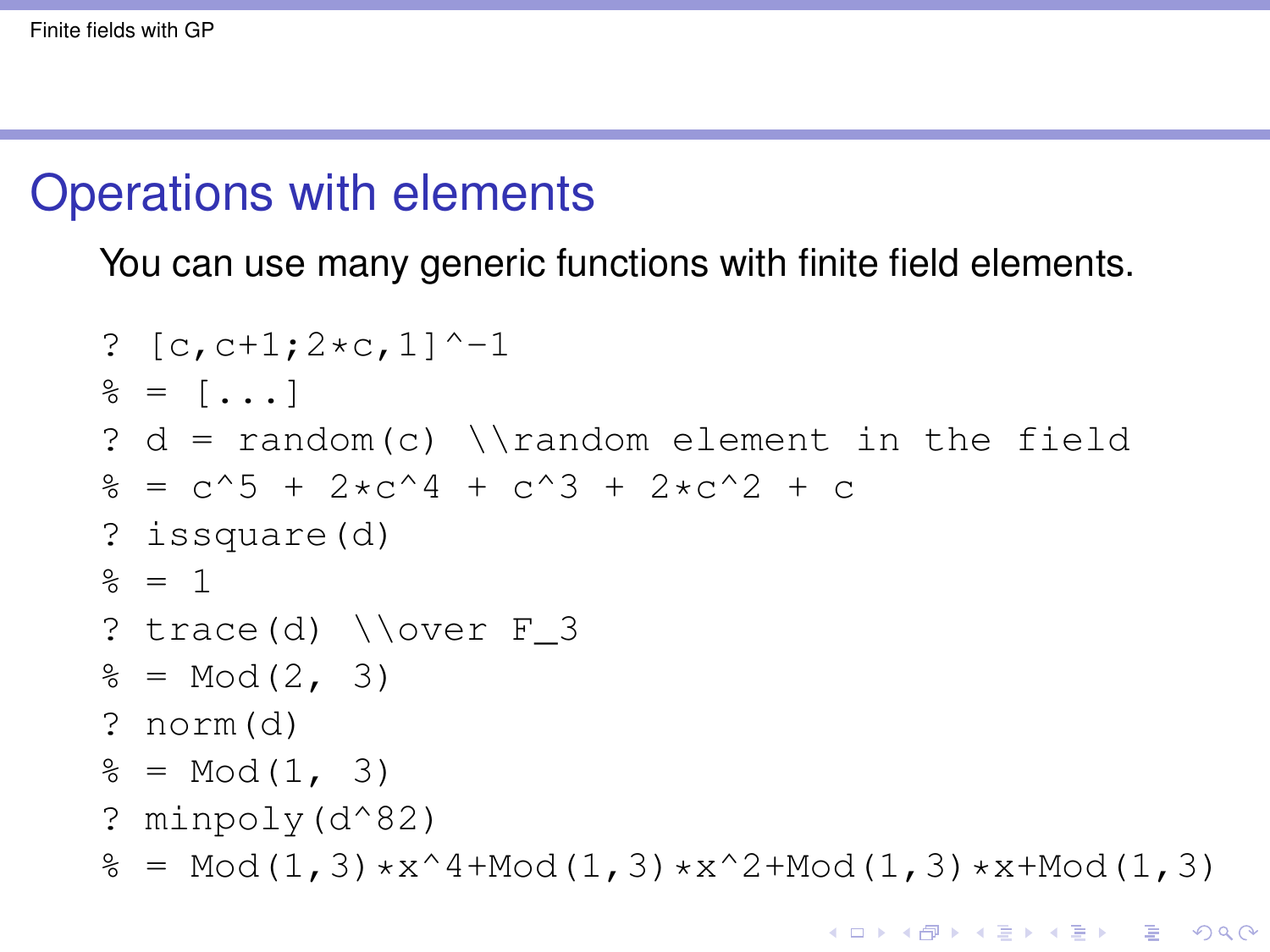# Operations with elements

#### You can use many generic functions with finite field elements.

? factor(x^5+x^3+c) \\variants factormodSQF and factormodDDF % = [x + (2\*c^5 + c^4 + 2\*c) 1] [x^2 + (c^7 + 2\*c^6 + ... + c^2 + 2) 1] [x^2 + (2\*c^7 + c^6 + ... + 2\*c^2 + 1) 1] ? polrootsmod(x^7+x+c) % = [c^7 + 2\*c^6 + c^5 + c^3 + 2\*c + 2, 2\*c^7 + c^6 + c^2 + 1]~

K ロ ▶ K @ ▶ K 할 ▶ K 할 ▶ 이 할 → 9 Q Q\*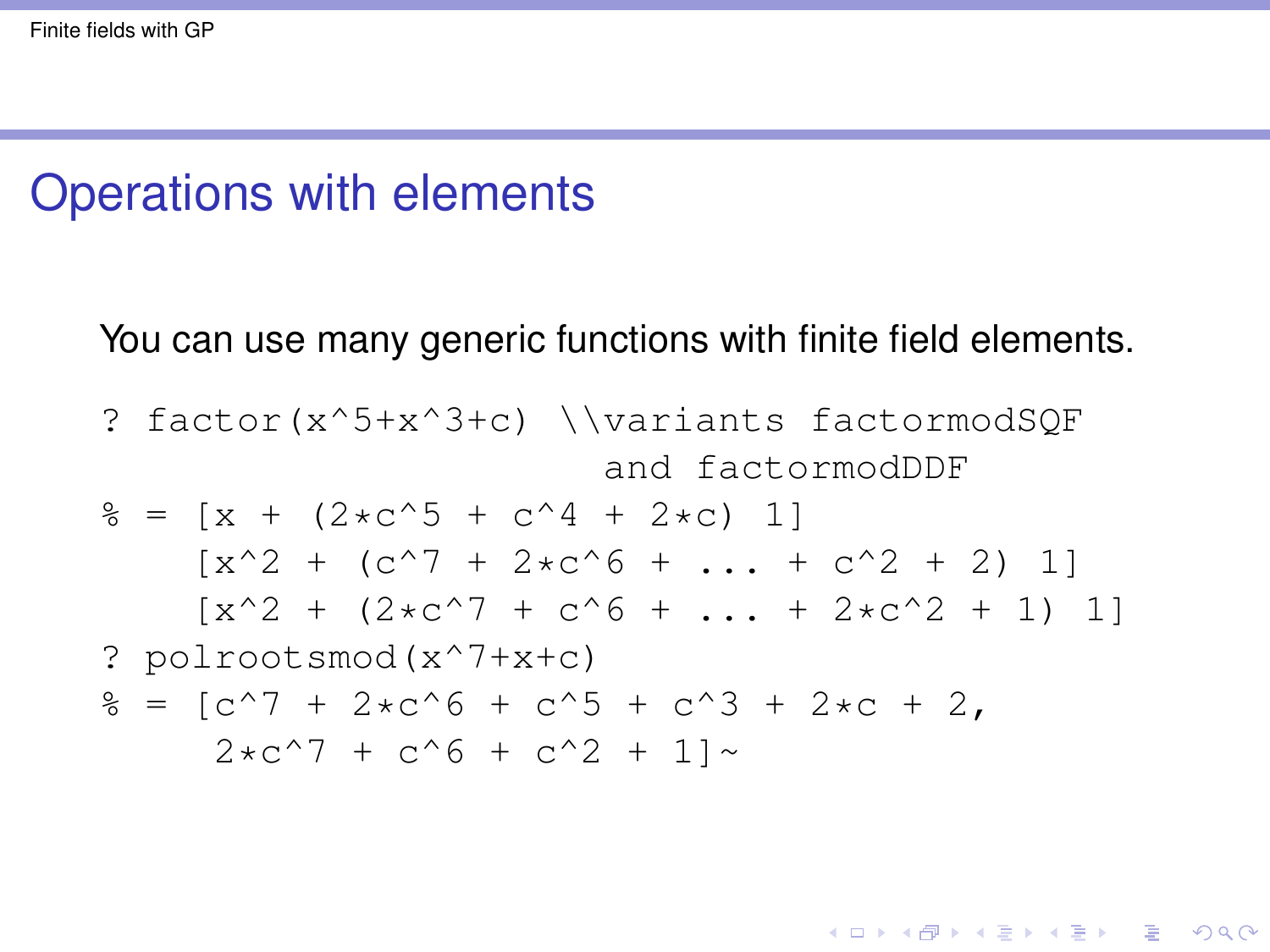## Operations related to the multiplicative structure Warning : the field generator is not necessarily a primitive root (group generator) !

```
? fforder(c)
\frac{6}{5} = 1640
? z = ffprimroot(c)\frac{1}{6} = c<sup>o</sup>6 + c<sup>o</sup>5 + c<sup>o</sup>3 + c<sup>o</sup>2 + 2*c + 1
? fforder(z)
\approx = 6560
? n = fflog(c, z)\approx = 6332
? c = z^n\frac{6}{5} = 1
```
Reminder : there are corresponding functions on rings  $\mathbb{Z}/N\mathbb{Z}$  : znorder, znprimroot, znlog.**KORKARA KERKER DAGA**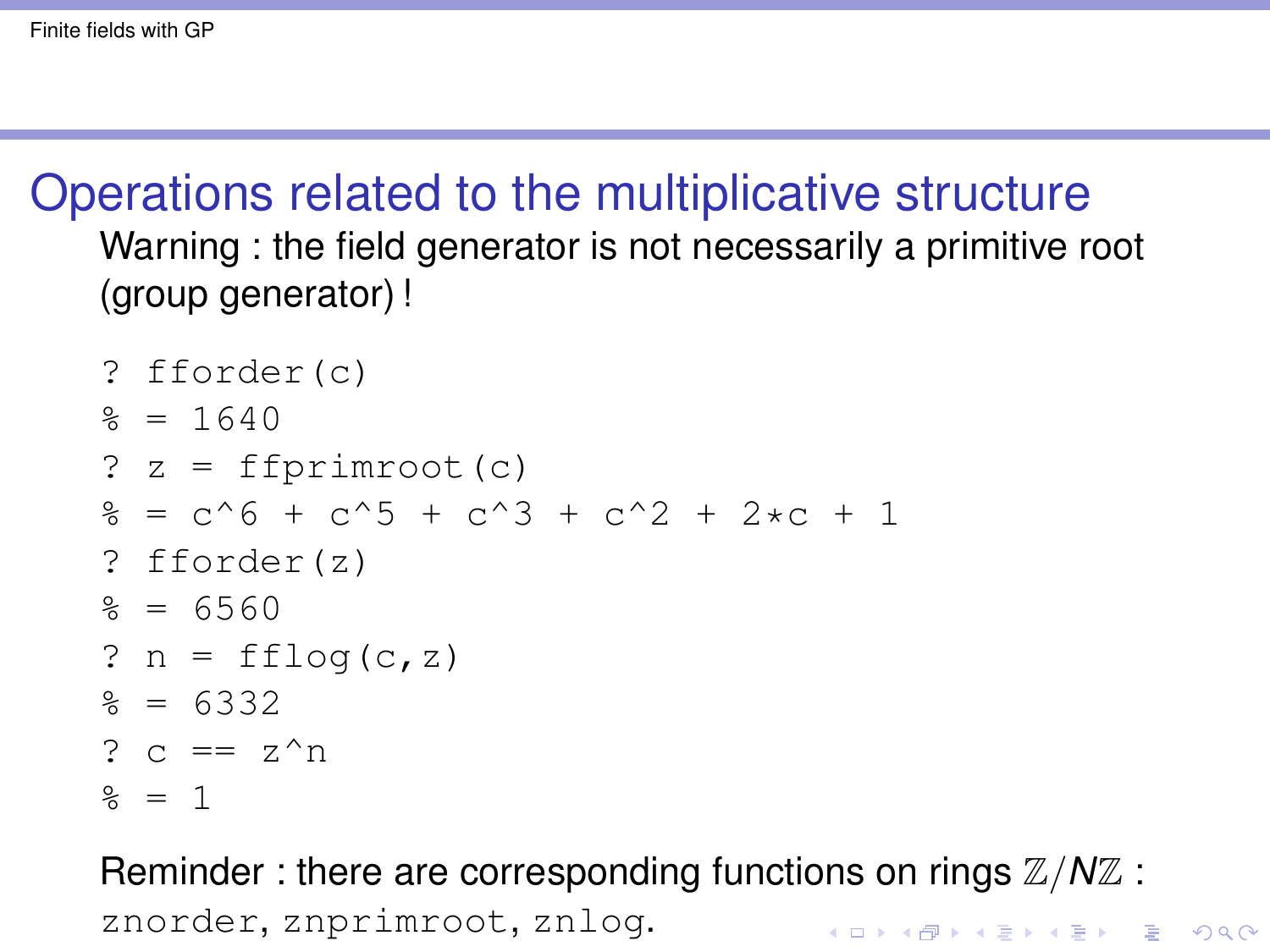## **Curves**

Elliptic curves operations and hyperelliptic curves point counting are available over finite fields.

```
? E = ellinit ([c, 1]);
? E.cyc \\structure of the group of points
\epsilon = [80, 80]? ellissupersingular(E)
\frac{6}{5} = 1
? hyperellcharpoly(x^7+c*x+2) \y^2 = x^7 + c*+2\frac{1}{6} = x^6 - 81*x^5 + ... + 282429536481
```
KEL KALEY KEY E NAG

See 212 for more !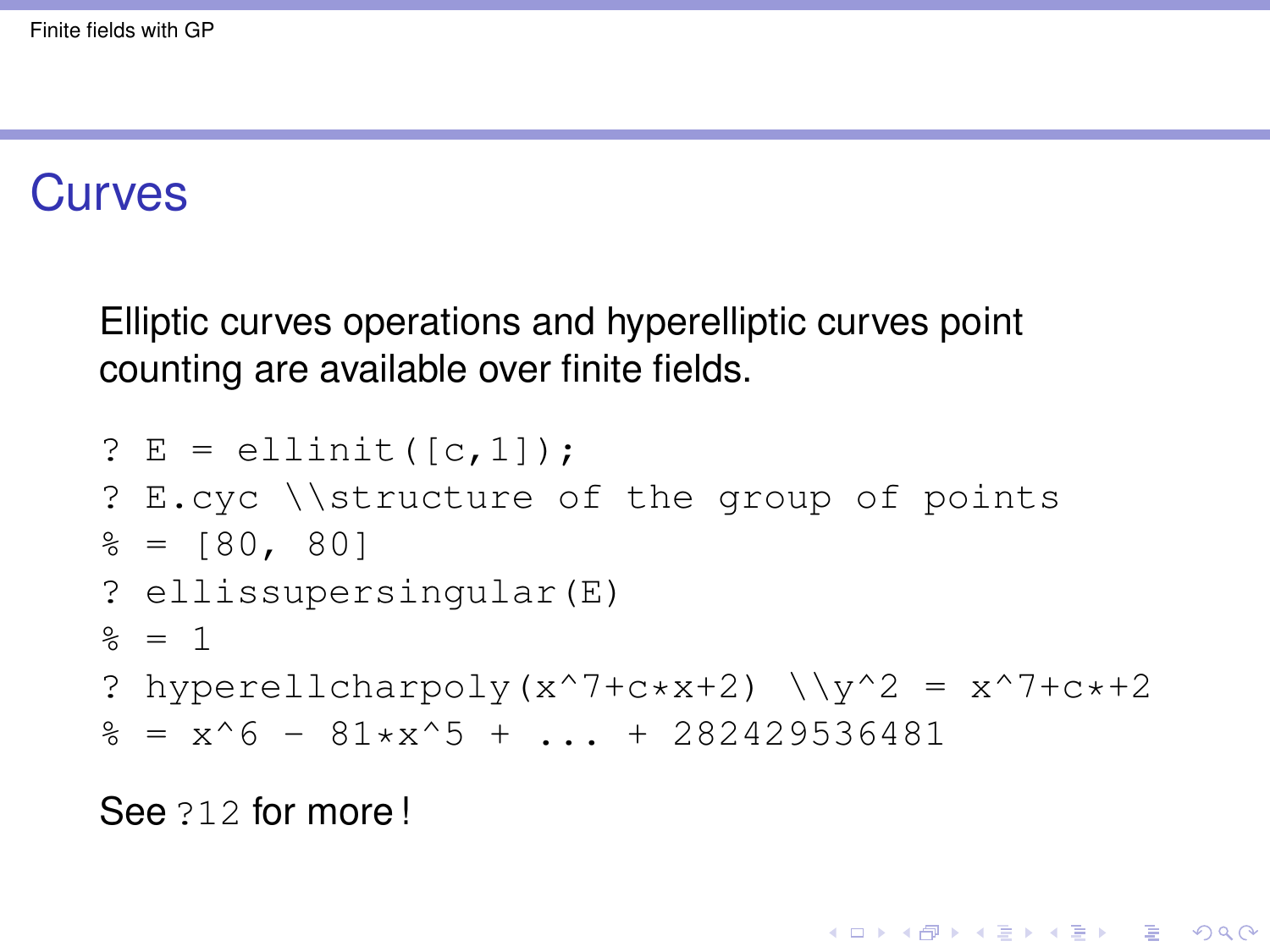# Maps between finite fields

There is a structure for maps between finite fields.

? d = ffgen([3,24],'d) % = d ? Mcd = ffembed(c,d); \\compute some embedding ? ffembed(d,c) \*\*\* at top-level: ffembed(d,c) \*\*\* ^------------ \*\*\* ffembed: domain error in ffembed: d is not a subfield of c ? c2 = ffmap(Mcd,c^5+c+1) \\apply the map % = d^20 + 2\*d^18 + ... + 2\*d^5 + 1 ? F = fffrobenius(d,8); \\8-th power of Frobenius ? ffmap(F, d) == d % = 0 ? ffmap(F, c2) == c2 % = 1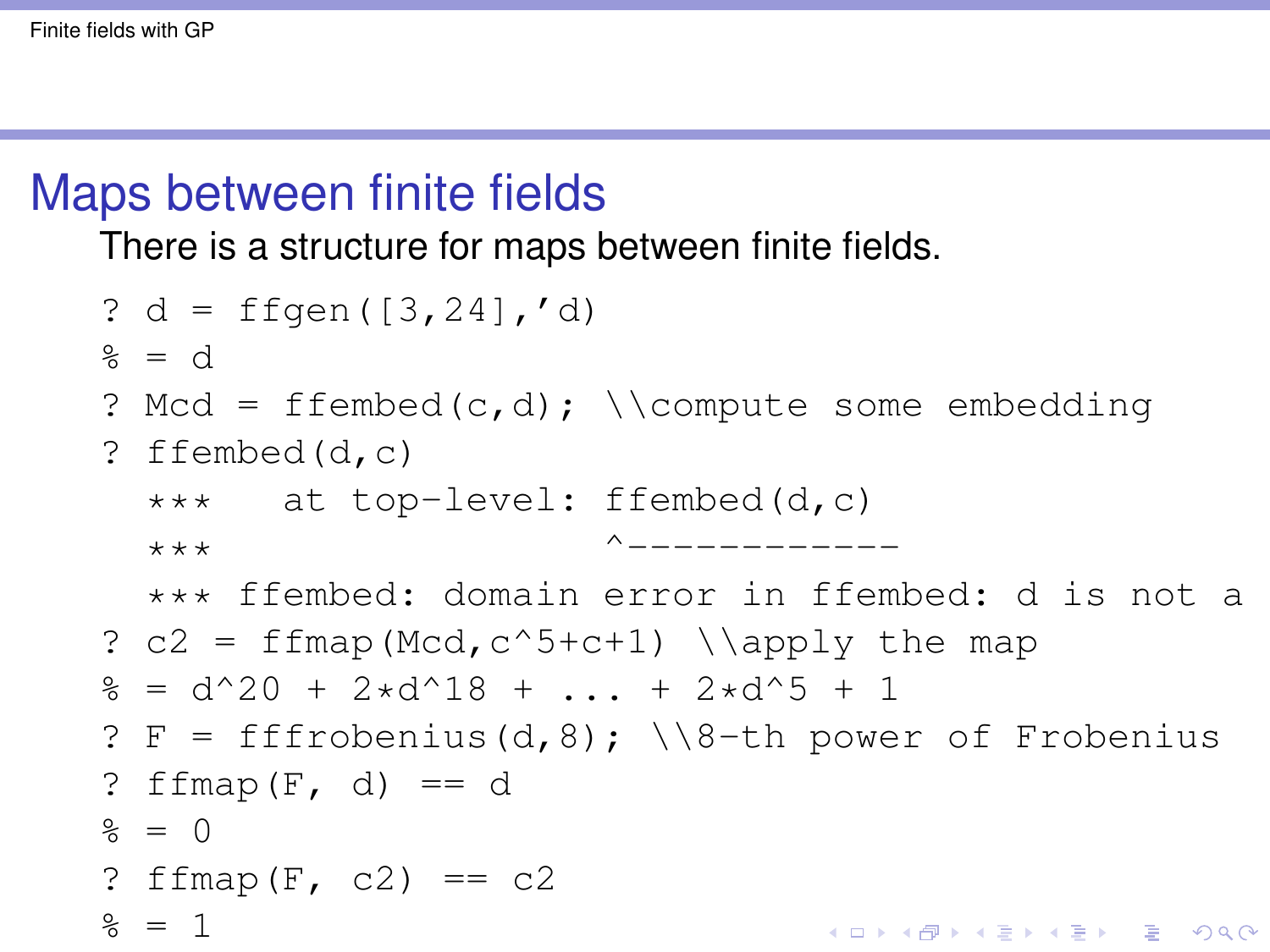# Extending finite fields

You can construct extensions of finite fields defined by an irreducible polynomial with ffextend.

```
? T = ffinit(3,5)\frac{1}{6} = Mod(1,3)*x^5+Mod(1,3)*x^4+Mod(2,3)*x^3+Mod(1,3)
? [e, \text{Mde}] = \text{ffextend}(d, T, 'e);? e.f
\frac{6}{5} = 120
? fforder(e)
\approx = 242
? ffmap(Mde, d)
\frac{6}{6} = ...
```
**KORKARA KERKER DAGA**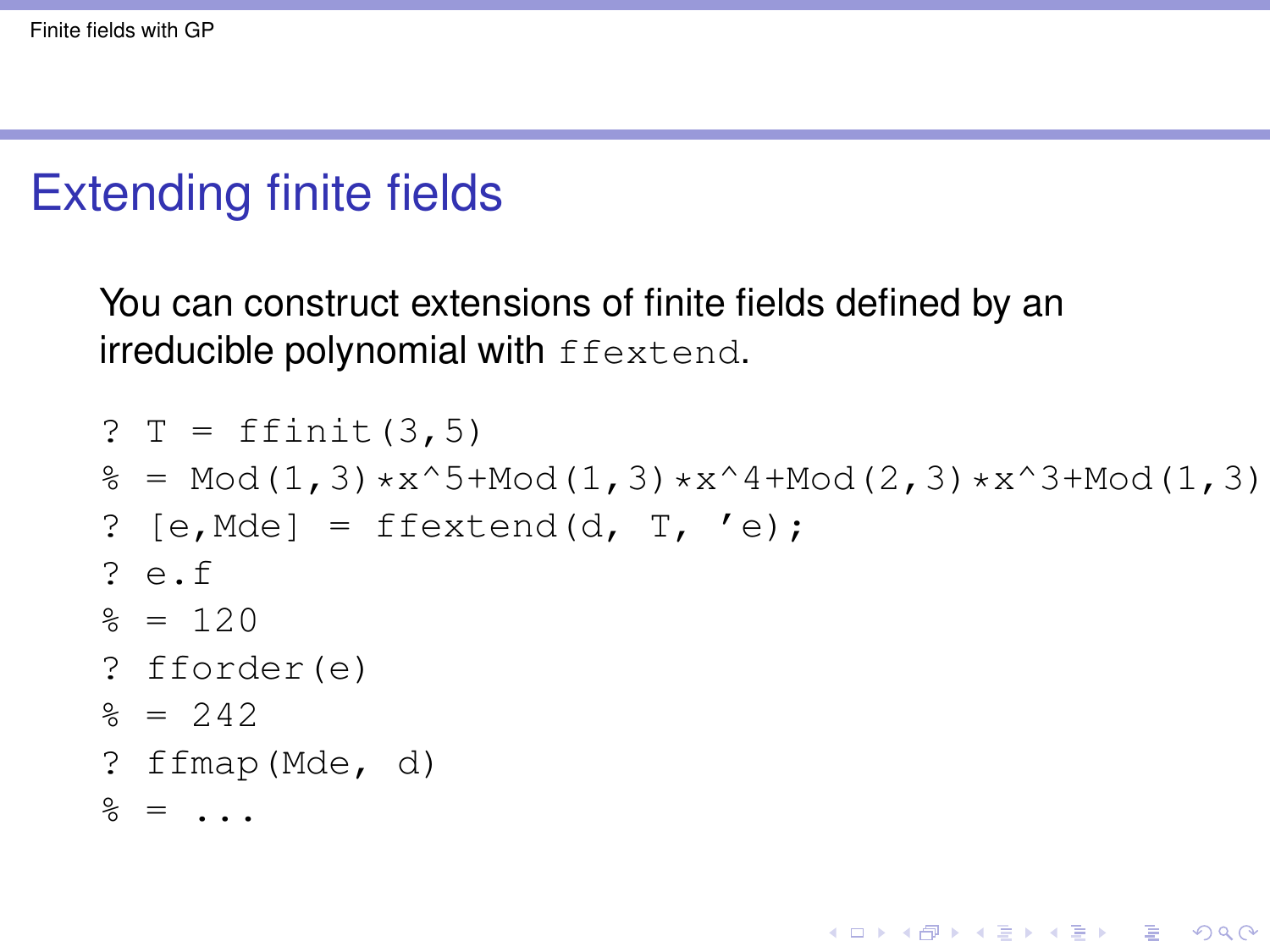# Composing maps

You can compute the composition of maps : ffcompomap $(f, g) = f \circ g$ .

```
? Mce = f_{\text{fcompomap}}(Mde, Mcd);
? ffmap(Mce, c) == ffmap(Mde, ffmap(Mcd, c))
\frac{6}{5} = 1
? ffcompomap(F,Mcd) == Mcd
\frac{6}{5} = 1
? ffcompomap(F, F) == fffrobenius(d, 16)
\frac{6}{6} = 1
```
**KOD KARD KED KE DA ARD KOR**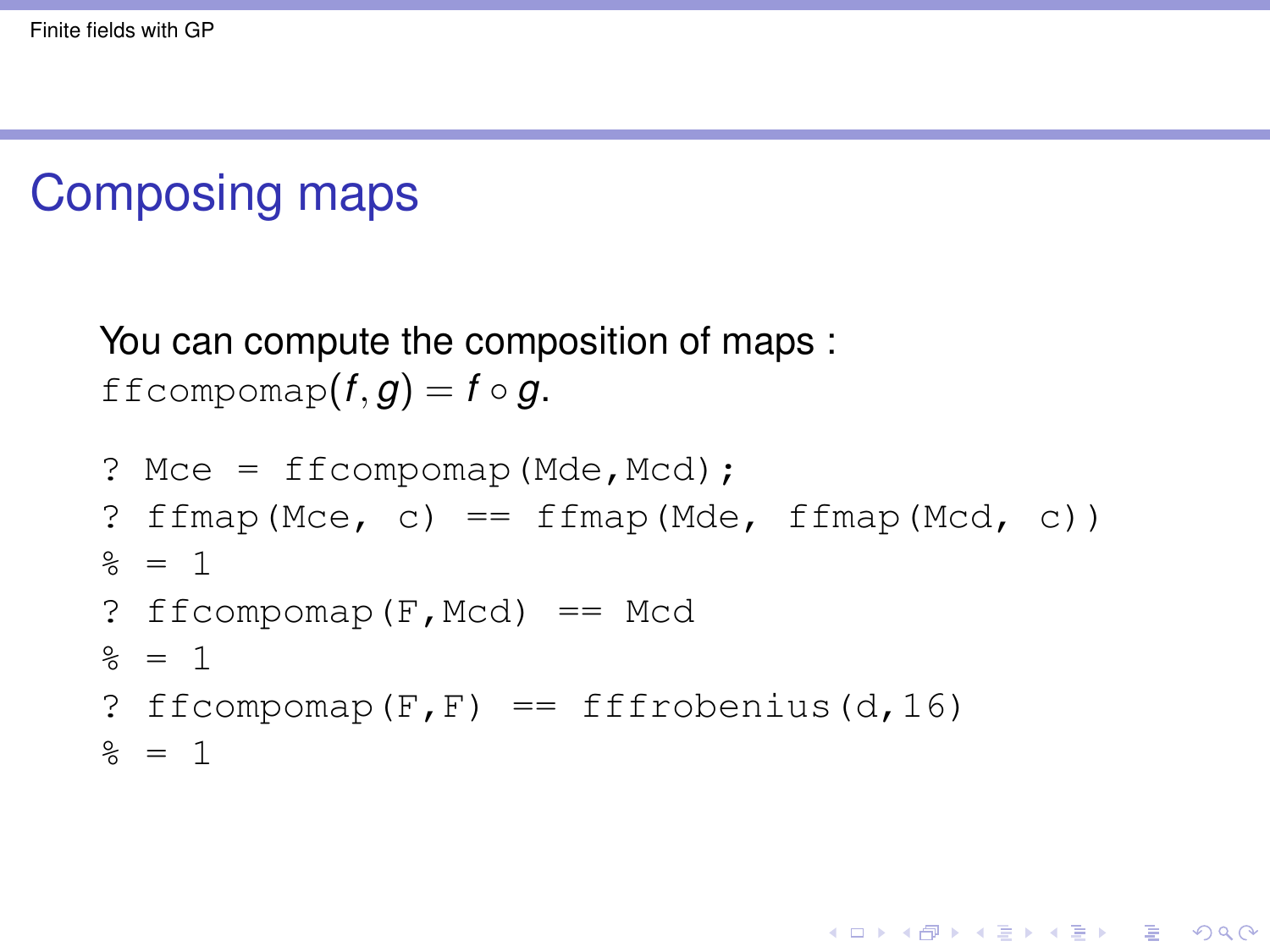#### **Preimages**

You can compute the partial inverse of a map with  $ffinvmap$ .

```
? Mdc = ffinvmap(Mcd);
? ffmap(Mdc, ffmap(Mcd, c^3+c+1))
\frac{1}{2} = c<sup>\wedge</sup>3 + c + 1
? ffmap(Mdc, d)
% = [] \\sentinel value: no preimage
? Mec = ffcompomap(Mdc, ffinvmap(Mde));
? ffmap(Mec, ffmap(Mce, c))
? ffinvmap(fffrobenius(c,3)) == fffrobenius(c,5)
\frac{6}{5} = 1
```
**KORK ERKER ADAM ADA**